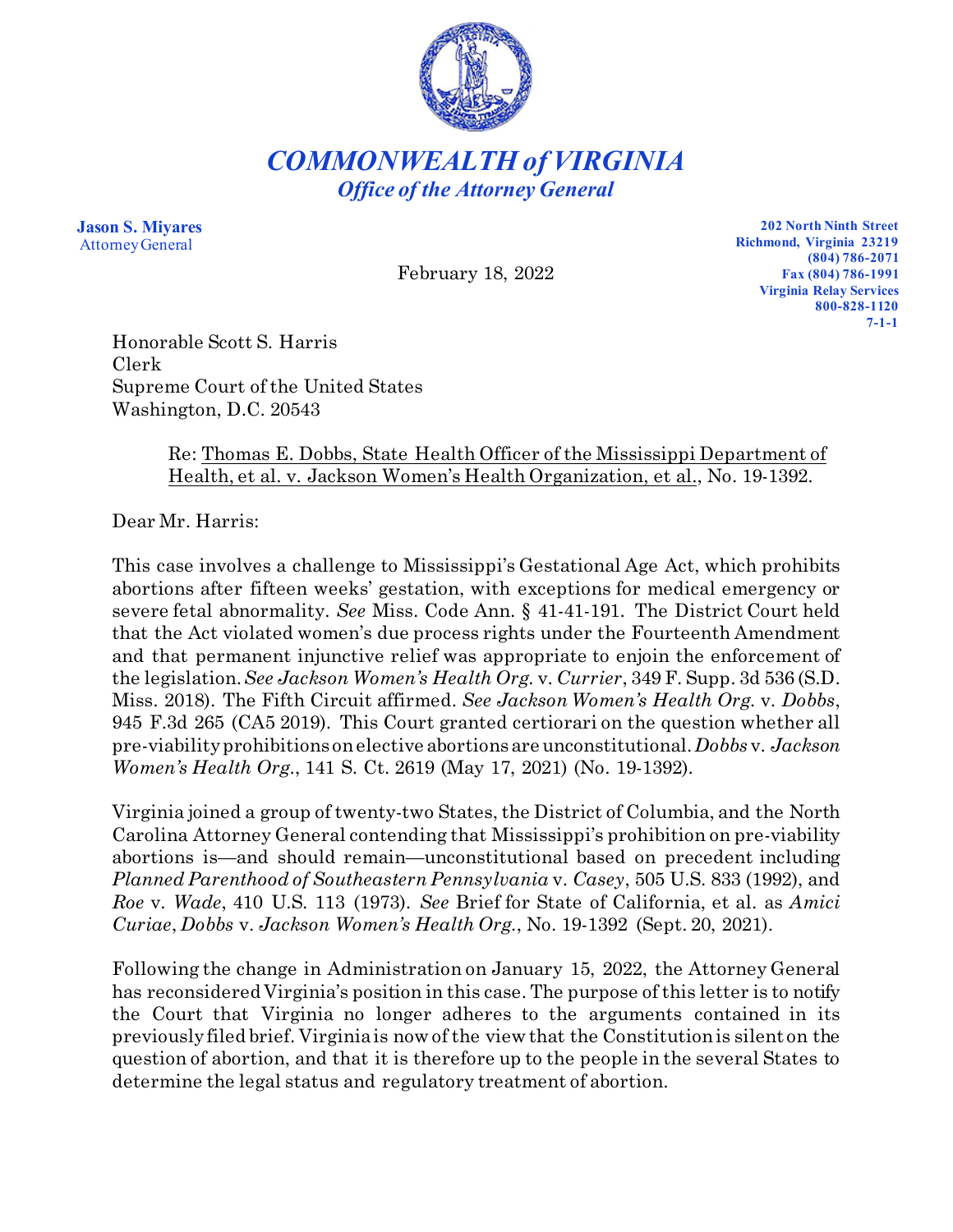Virginia now urges this Court to reverse the Fifth Circuit. It is Virginia's position that the Court's decisions in *Roe* and *Casey* were wrongly decided. Unmoored from the Constitution's text, the Court's abortion jurisprudence has proven unworkable, and the Court's effort to save it has distorted other areas of the law. This Court should restore judicial neutrality to the abortion debate by permitting the people of the States to resolve these questions for themselves.

I would appreciate it if you would circulate this letter to the Members of the Court.

Sincerely,

*/s/ Andrew N. Ferguson*

Andrew N. Ferguson Solicitor General of Virginia

CC: See attached service list.